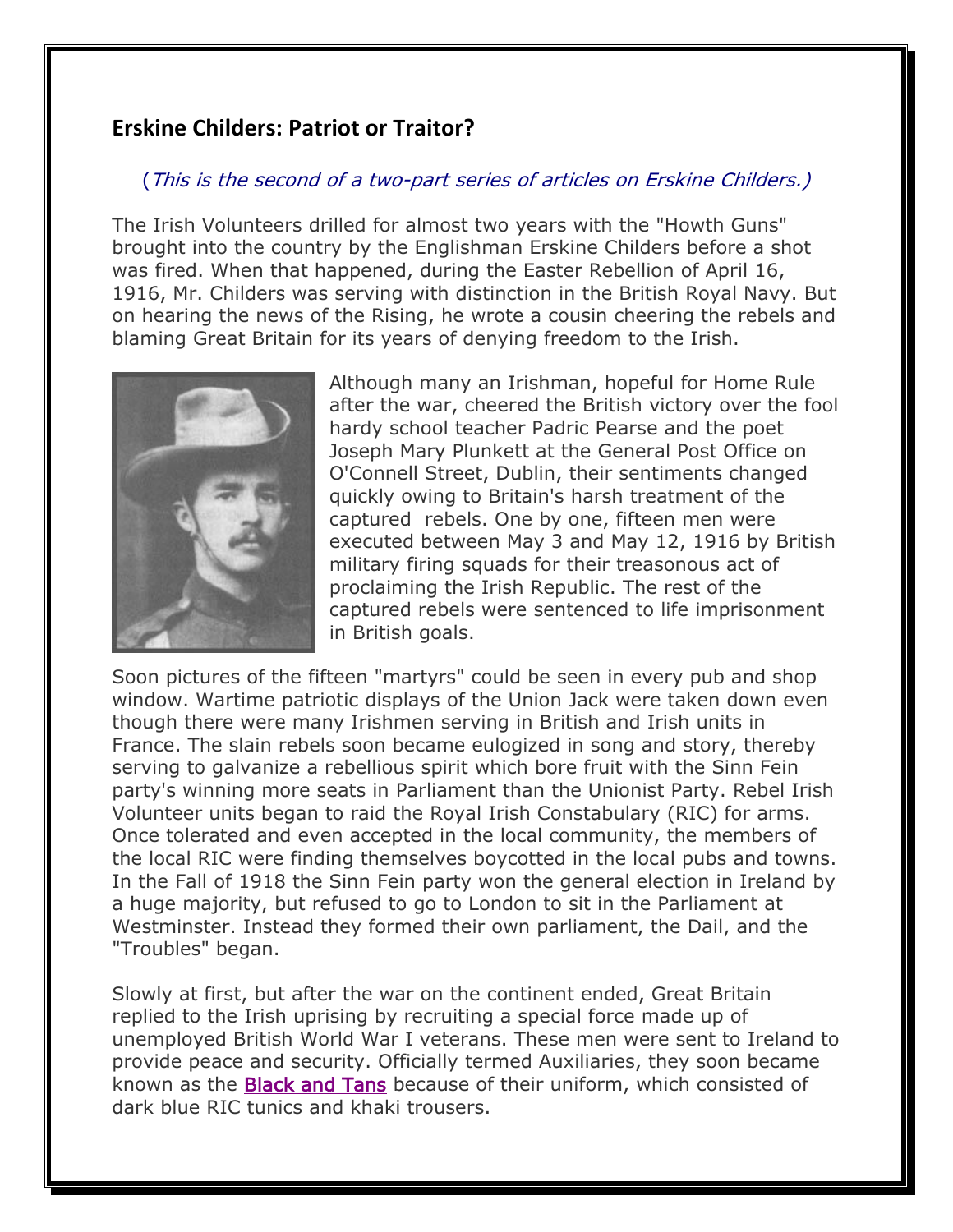Following his discharge from the Royal Navy, Erskine Childers emigrated to Ireland, and became an Irish citizen. He was elected to the Dail and became Minister for Publicity. A prolific writer, he served as editor of The Irish Bulletin, a newspaper which reported the British atrocities being committed in Ireland by the Black and Tans in such away as to hold the people of Great Britain responsible. Two of the now famous revolutionaries whom Childers worked with were Michael Collins, who provided him with a small revolver, and Eamon DeValera, who transformed Childers' Home Rule philosophy into a quest for a full Irish Republic. In Britain's eyes, Childers was now considered a traitor.

The revolt, known as the "Troubles" dragged on for over two years until Great Britain, led by the Colonial Minister Winston Churchill, realized the futility and cost of its efforts to control Ireland. In 1920 Britain lost 282 men and in the first half of 1921, 1086. In July they offered to negotiate a peace. A truce was declared and a peace delegation led by Arthur Griffith and Michael Collins went to London. Mr. Childers, because of his knowledge of the workings of Parliament and the high esteem with which he was regarded by the leaders of the revolt, accompanied them as the delegation's secretary. Eamon DeValera, as President of the Republic, did not attend the negotiations.

In December 1921, urged on by a pragmatic Michael Collins, the delegation signed the Anglo-Irish Treaty, later approved by the Dail, which created the Irish Free State out of the 26 southern counties. Ulster was not part of the negotiations because the Government of Ireland Act of 1920 gave Ulster its own parliament. Ulster was also represented in the House of Commons as a separate political entity. Despite this political reality at the time of the signing, it was agreed that the boundary between the Free-State and the six northern counties would be determined by a Commission. This gave the Rebels hope for more territory based on religious lines. In addition, the Treaty provided that the Irish Free State Prime Minister would be required to take an oath of loyalty to Great Britain. Mr. Collins and Mr. Griffith felt they had gotten the best that could be gotten at the time. They also hoped to work for more autonomy within the framework of this new Irish Free State, hoping to eventually become an independent Republic except for a small part of Ulster.

However, in a land of absolutes where people are nurtured on songs and stories of glorious times long past, where the official language is not spoken by the majority, and where poets and school teachers lead revolutions, those who had worked and fought together would now become bitter enemies. DeValera refused to accept either the terms of the Treaty or even its subsequent acceptance by the Dail. He wanted nothing less than the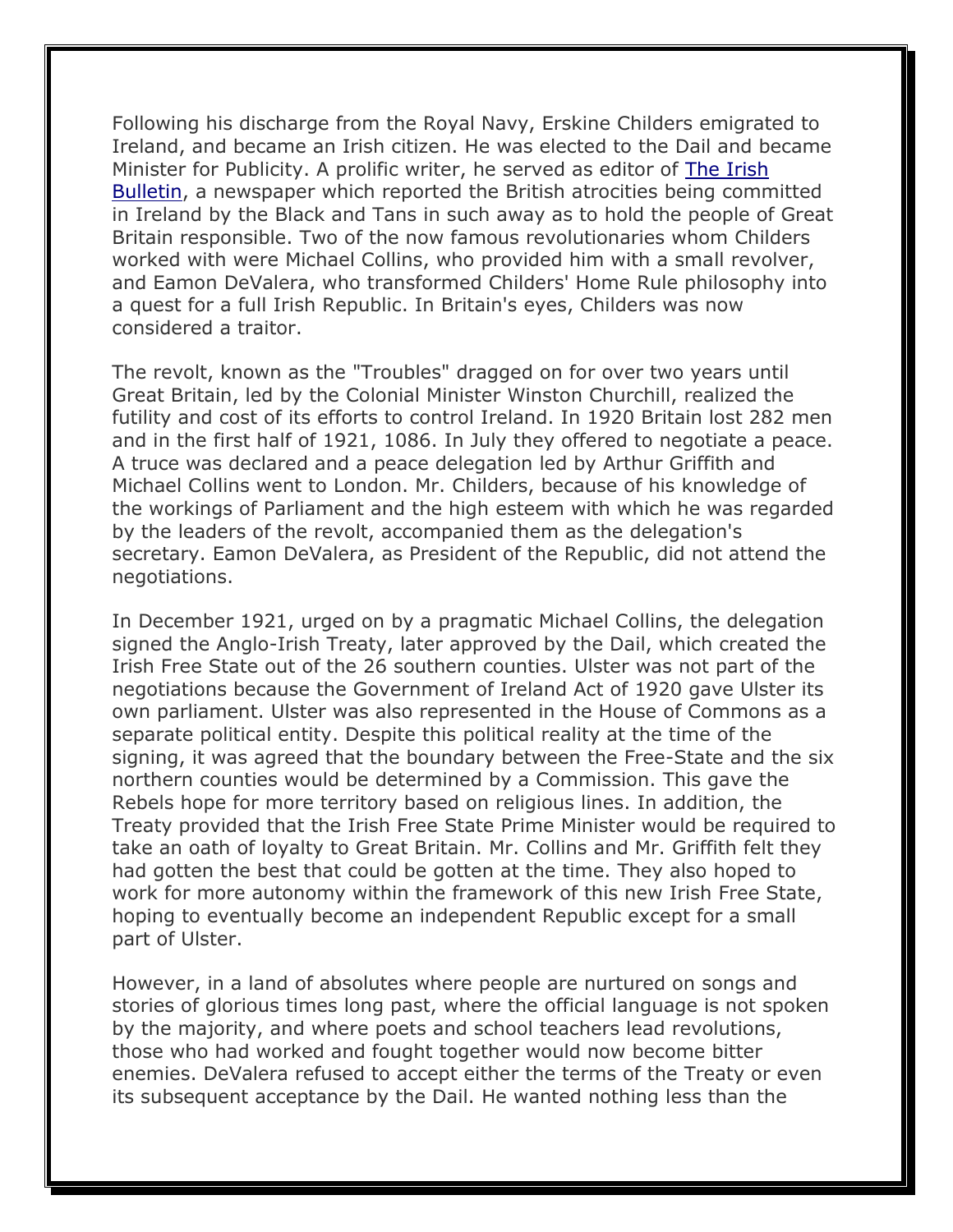Republic proclaimed by Pearse from the steps of the General Post Office in 1916. Childers, who once argued for peaceful Home Rule legislation in 1912, now wanted only the ideal Republic and sided with DeValera. As DeValera's propagandist, Childers justified the actions of the Republicans, who were known as IRA irregulars then and simply IRA today. Their actions included the assassinations of Dail members, judges and Free State police.

This violence by the Republicans produced in turn strong reactions from the new Free State Provisional government. In their efforts to maintain control, and to provide a stable government and sound economy for the new country, they retaliated against the Republicans with military courts martial and firing squad executions.

Believed to be the inspiration behind the Republican terrorist tactics, Childers was widely hunted by the Free State soldiers and had to travel secretly. However, after being so long on the run, he got careless and was captured by the Free Staters at his old home on the way to meet with DeValera in Dublin. He was summarily court martialed, one of the first to be sentenced to death by a firing squad for treason. Ironically, he received the death sentence not because of his political leanings but because he was captured with a revolver in his possession, the same one that had been given to him by Michael Collins during the "Troubles."

Mr. Childers faced his executioners with honor. He shook each soldier's hand, and noted that he still loved his native England, although the British press, when reporting on his death, considered him a traitor.

With the light of history behind us, we should consider Erskine Childers as an Irish patriot, albeit a misguided one, who' fought for something that was not practical at the time. It is one of history's tragedies that he was not pragmatic enough to realize it. His leader, Eamon DeVelera, even though he was arrested by the Free State in 1923, went on to serve as the President of the Republic. Mr. Childers' son Erskine was elected President of the Republic in 1973. The *Asgard*, used to deliver the first rifles to the Irish Volunteers in 1914, is on display in the courtyard of the old Kilmainham Jail, and today the *Asgard* 11 plies the waters around Ireland and Great Britain under full sail as a sail training vessel for young mariners.

Although Childers' execution was immediately denounced, it did not stop such executions. After several more executions, the folly of the armed clashes between Treatyites and Republicans gave way to political rhetoric. Unfortunately, Erskine Childers did not see his dream of an Irish Republic realized.